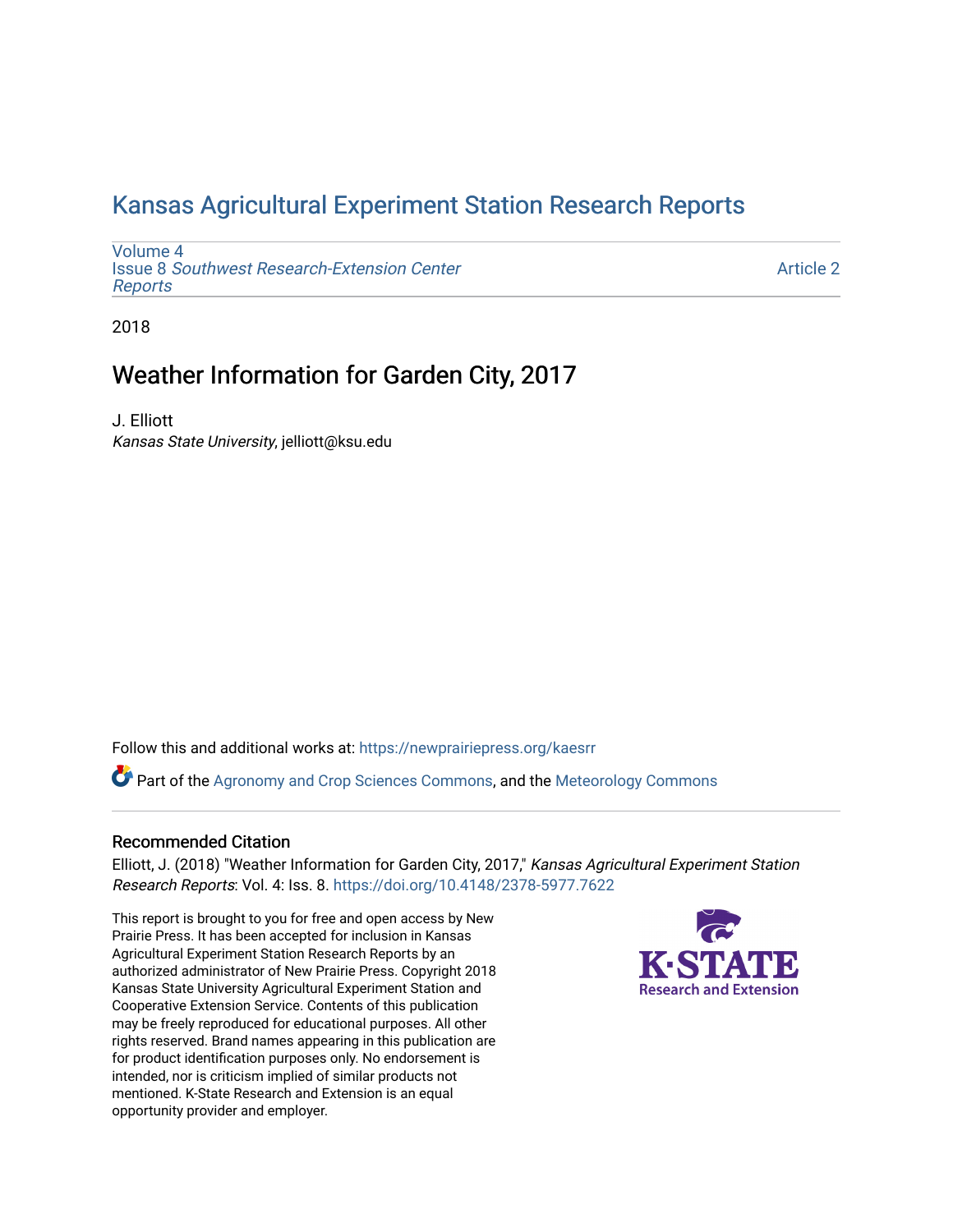## Weather Information for Garden City, 2017

#### Abstract

Summary of weather for research conducted at the Garden City field location.

#### Keywords

Garden City weather, 2018 weather, southwest Kansas weather report

#### Creative Commons License



This work is licensed under a [Creative Commons Attribution 4.0 License](https://creativecommons.org/licenses/by/4.0/).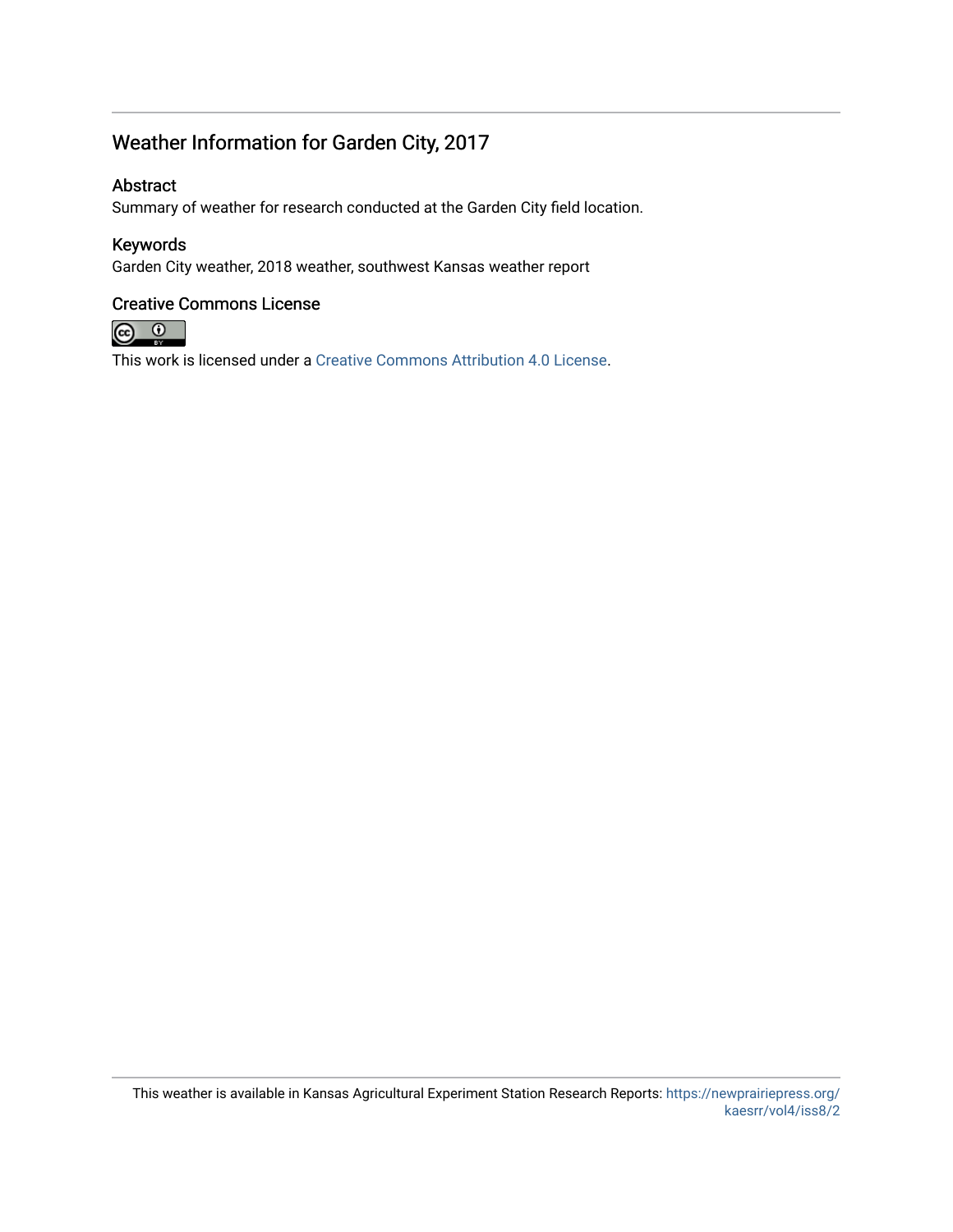

# 2018 SWREC Agricultural Research

## Weather Information for Garden City, 2017

## *J. Elliott*

Precipitation for 2017 totaled 20.37 in. This was 1.13 in. above the 30-year average of 19.24 in. and followed a year of below normal moisture. Excellent moisture in March and April resulted in favorable spring planting conditions. May through July precipitation was diminished to about half of the 30-year-average. September recorded 3.29 in. and resulted in good conditions for early planted wheat. Blowing dust occurred on March 7 and October 27. Quarter sized hail and damaging wind were noted on October 7. The largest precipitation events were 2.93 in. (11 in. of heavy, wet snow) on March 29 through May 2, and 3.00 in. rain on September 24 through 26.

Measurable snowfall occurred in January, April, and May. Annual snowfall totaled 17.0 in. compared to an average of 19.7 inches. Seasonal snowfall (2016-2017) was 18.5 in.

Average daily wind speed was 4.86 mph compared to the 30-year average of 5.10 mph. Open pan evaporation was measured daily from April through October, and totaled 77.77 in. This was 7.51 in. above the 30-year mean of 70.26 in.

Our mean annual temperature was 55.8°F which was 2.1°F above the 30-year average of 53.7°F. Triple-digit temperatures were observed on 17 days in 2017, with the highest being 105°F on June 12 and July 22. Twelve record high temperatures were equaled or exceeded in 2017: 88°F on February 11, 76°F on February 20, 80°F on February 22, 94°F on March 20, 85°F on March 24, 92°F on April 20, 94°F on May 16, 98°F on September 15, 96°F on September 23, 79°F on November 18, 76°F on November 28, and 74°F on December 4. The highest temperature recorded for the month of March was 94°F on March 20.

Sub-zero temperature occurred once in 2017. The lowest temperature was -8°F noted on January 7. Two record low temperatures were equaled or exceeded: 42 on September 6, and 16 on October 18.

The last spring freeze was 32°F on May 4, which was five days later than the 30-year average. The first fall freeze was 31°F on October 15, which was three days later than normal. This resulted in a 164-day frost-free period, which is one day shorter than the 30-year average.

The 2017 climate information for Garden City is summarized in Table 1.